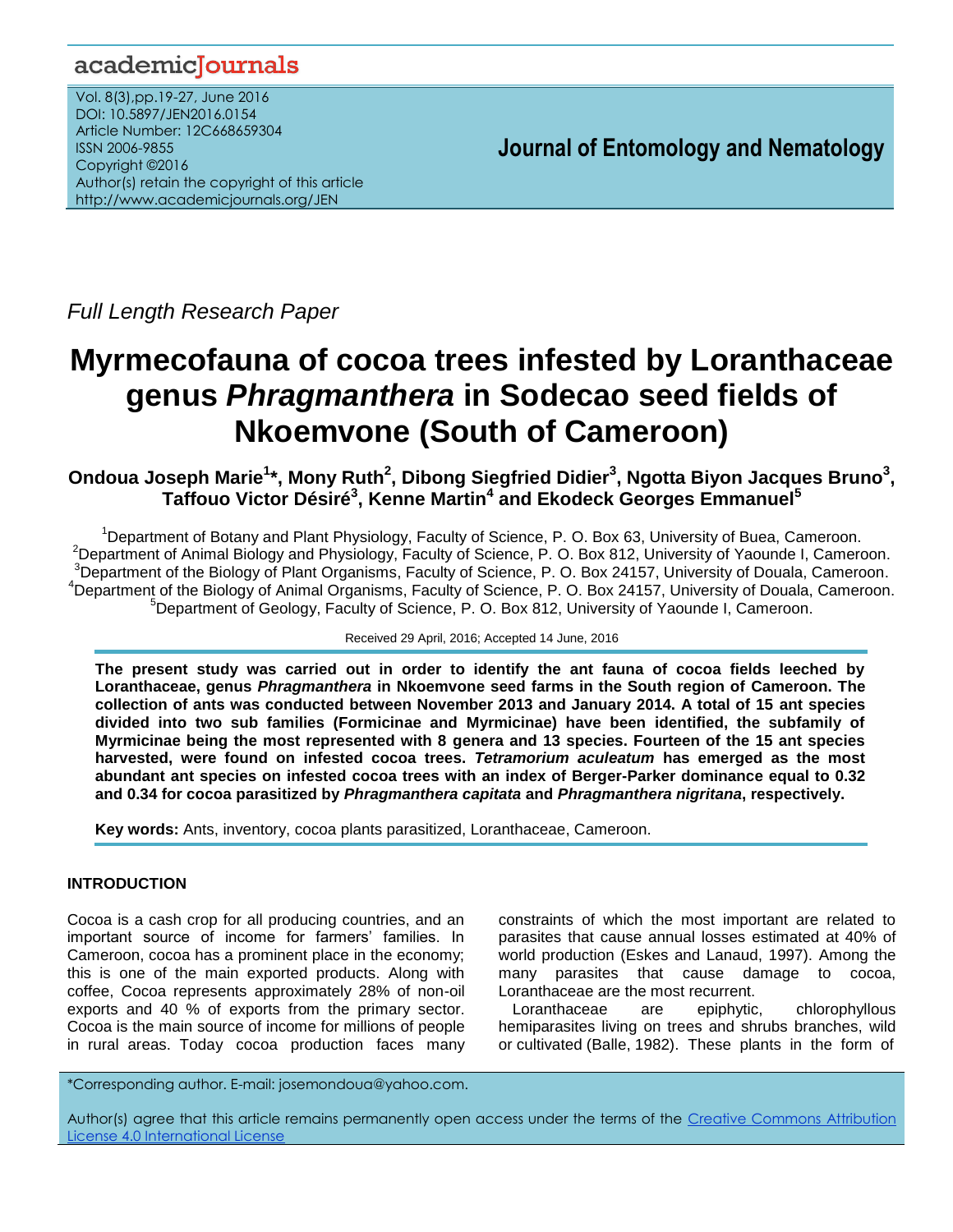tufts, are anchored in the wood of the host through a sucker that establishes functional links with the driver of the host device (Sallé et al., 1998). Therefore, the parasite draws water, minerals and the additional organic matter it needs. This trophic embezzlement generally leads to a reduction in the biomass of the host which in turn leads to a reduction in yield. When one part of the host is intensively attacked by Loranthaceae, the reproductive and photosynthetic potential of the part distal to the infestation declines leading to death of the part. Parasitism by Loranthaceae is a highly prevalent environmental problem worldwide (Polhill and Wiens, 1998). These epiphytic chlorophyllous parasitic plants are responsible for changing economic and morphogenetic damages depending on woody species parasitized (Salle et al., 1998). More serious damage occurs in poorlymanaged orchards and/or under drought stress conditions, situations that often lead to the death of the host (Boussim et al., 2004). Their distribution and the damages they cause are variable (Dibong et al., 2009a; Mony et al., 2009).

Loranthaceae are widely distributed in tropical areas: America, Africa, and Australia; they extend to temperate regions with few representatives (Balle, 1982; Barlow, 1983). They are grouped into 950 species, distributed in 77 genera in temperate regions. Polhill and Wiens (1998) counted over 500 species in Africa and Arabia while Balle (1982) identified 7 genera and nearly 26 species in Cameroon. In seed fields of Nkoemvone, 6 species of Loranthaceae and a percentage of parasitism equal to 10.44% have been noticed, *Phragmanthera* genus being the most common with two species: *Phragmanthera capitata* and *Phragmanthera nigritana* representing 94.14 and 5.5%, respectively of all parasites found in the seed fields (Ondoua et al., 2015).

According to their habits, the ant species harmful to human activities may directly or indirectly damage plants. The workers of some ant species exploit the sap or corrode the internal tissues of the plant damaging thereby the aerial and underground portion of the plant. The damages caused by the workers can range from simple injuries to cut into pieces of the soft parts of the plant while causing death of the plant (Kenne et al., 1999). Mony et al. (2009) reported that ants are responsible for Loranthaceae flowers falling*,* reducing therefore their spread.

Ants also have biological control agents. In USA, there are decapitating flies which are used as biological controls agents against imported fire ants. Some of these parasitic flies attack large workers, whereas others attack small to medium-sized workers. These flies hover over fire ant workers and in an instant swoop down, attacking the worker and depositing an egg in the thorax of the ant. The egg hatches in a few days and the larvae begin chewing their way forward toward the head region. After reaching the head, the larvae completely eat the fire ant glands and muscles and release an enzyme that causes

the head to fall off (Morrison and Gilbert., 1998).

The objective of this study is to contribute to the knowledge of the myrmecofauna associated with the main species of Loranthaceae that parasitize cocoa seed fields of Nkoemvone.

#### **MATERIALS AND METHODS**

#### **Study area**

The selected studied area was the locality of Nkoemvone. It houses the main cocoa seed production station of the state company in charge of developing cocoa (SODECAO) in Cameroon. The choice of this site was motivated by the high frequency of Loranthaceae in seed fields and increasingly significant yield losses. This station contains 11 biclonal fields on an area of over 50 hectares and produces over 200,000 pods per year.

Nkoemvone is located in the south region of Cameroon between 11.1° and 12.2° longitude West and between 2.4° and 2.8° North latitude (Figure 1), at 630 m of altitude and 15 km from Ebolowa on the Ebolowa - Ambam road. This site is subject to a humid and equatorial climate with four seasons: a long dry season (December - March), a short dry season (June - August), a long rainy season (September - November) and a short rainy season (April - May). Its precipitations reach 1755 mm and the average temperature is 25.5°C (Fines et al., 2001).

#### **Harvesting and identification of myrmecofauna**

Observations on the field were made at different times of the day to determine the forage period of various ant species on cacao trees. Quadrats of 5 × 5 cm were delimited on cocoa trees as well as on the different species of Loranthaceae, to collect and estimate the density of all the ants.

Samples of ants were collected on 45 cocoa trees parasitized by *P. capitata*, 45 parasitized by *P. nigritana* and 45 not infested cocoa trees. A total of 135 cocoa trees whose diameter was between 10 and 20 cm were selected. These samples were taken both during a period of flowering and fruiting of Loranthaceae, and a period of non-flowering as well. The collecting was carried out between November 2013 and January 2014, when cocoa trees were not in bloom in the site.

The presence or absence of ants was noticed. Worker ants were collected in the morning (between 8 am and 12 pm). Ant labourers present in plants were harvested after using machete to lift fixation parts. These ants were collected using a mouth aspirator (for labourers of medium size) or with a set of collecting devices for big labourers and kept in labelled tubes containing 70°C alcohol and kept at the laboratories of animal biology at the Faculty of Science of the University of Douala or brought to the laboratory of zoology at the Faculty of Science of University of Yaounde 1 for identification.

#### **Identification of the myrmecofauna**

Identification of ants has been made possible by the use of the identification keys (Hölldobler and Wilson, 1990; Bolton, 1994) based on the morphology. Ants were observed to the classic binocular microscope. These ants were cleaned to remove plant detritus and separated according to the external anatomy. The petiole and number of antenna section were the main criteria used to identify the ants. Ants were cleaned with paper towel, and then introduced into a petri dish before being under scrutiny. They were identified by species or morph species. A few specimens of each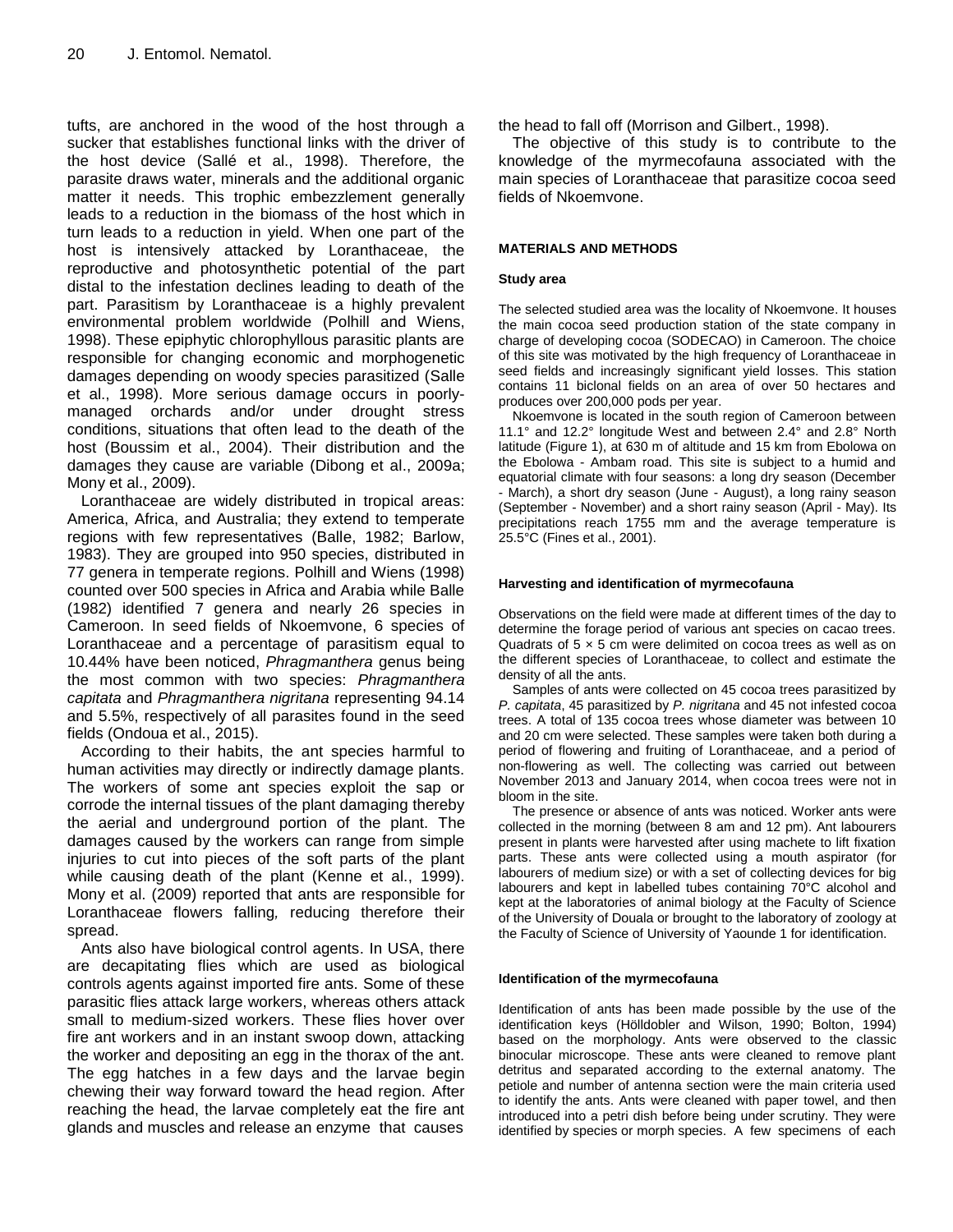

**Figure 1.** Location map of the study area.

species or morph species were mounted on card sharp and deposited in the different laboratories of the Universities of Douala and Yaounde 1.

#### **Statistical data analysis**

Some indexes were used for statistical data analysis:

Absolute Abundance  $(n_i)$ : For a given species, is the number of times it has been found on plants with ants.

The relative abundance (p<sub>i</sub>) =  $n/N \times 100$  (where  $n_i$  = number of species of the rank i,  $N =$  total number of each species at the three sites).

Percentage of trees occupancy: The percentage of occupancy is defined by this relationship:

$$
P_{\text{OCC}} = \frac{Fe_i}{Fe_t} \times 100
$$

With Fe<sub>i</sub>, relative frequency and Fe<sub>t</sub>, total number of plants with ants.

#### **Measurement of the diversity**

**Diversity of species:** It expresses the total number of species collected at the site (shaft area) marked "S".

**Shannon-Weaver diversity index H':** Shannon-Weaver diversity index is based on the information theory and is a measure of the sum of the degree of "uncertainty" when we need to predict which species belongs to an individual taken at random from a collection of S species and N individuals. H ' has two properties that reflect its popular use by ecologists to measure species diversity:  $(1)$  H' = 0 if and only if the community is formed only by a single species; (2) H' has the maximum value only when all the species are represented by the same number of individuals that is to say a situation of perfect specific regularity of abundances. This index is determined by the relationship:

$$
H' = -\sum_{i=1}^{S} (P_i \text{ Log}_2 P_i)
$$

Shannon-Weaver index increases when the number of community species increases and theoretically it may reach high values.

**Pielou Index of Equitability (E):** Equitability or equal distribution is the balance between the numbers of different species of the site. An environment will have a maximum equitability if all species are of the same numbers.

$$
E = \frac{H'}{H'max} = \frac{H'}{\log_2 s}
$$

Where H'= predetermined index of Shannon, S= number of species noticed, H' max =  $log_2 S$  and  $0 \le E \le 1$ .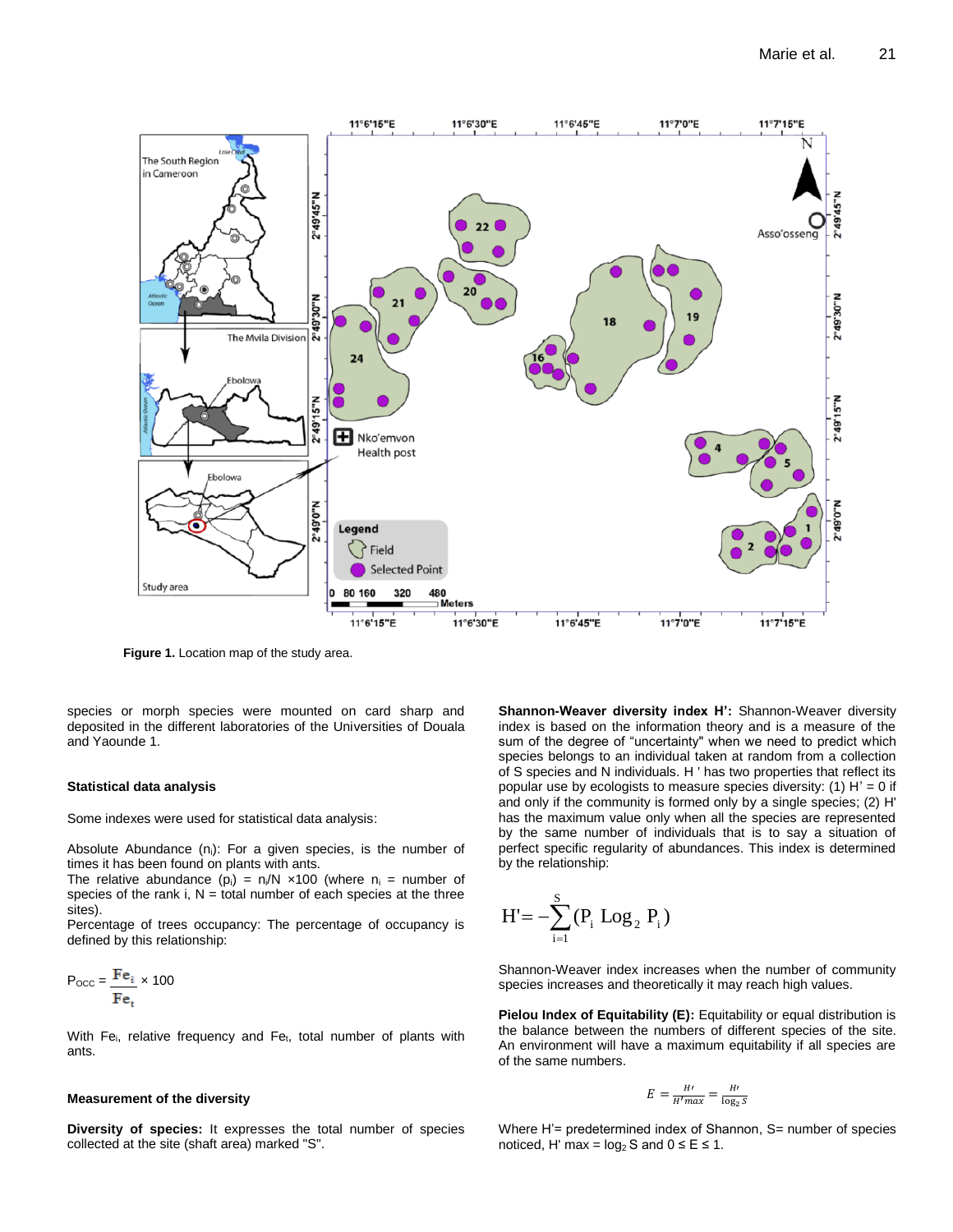Equitability index measures the distribution of individuals within species, regardless of species diversity. Its value ranges from 0 (dominance of one species) to 1 (equipartition of individuals in the species).

The degree of similarity between communities was expressed by the Sorensen index, ES:

$$
ES = (2c \times 100) / (a+b)
$$

where a, number of species in site 1; b, number of species in site 2; c, number of species common to both sites. This index also varies between 0 and 1(Barbault, 1992).

**Measurement of biological dominance:** Berger-Parker index expresses the importance of the main species. It is the relative abundance of the dominant species in relation to the abundance of all species in the environment. The low value of "d" indicates a high diversity of the medium. It is determined by the relationship:

$$
ID_{\text{Berger-Parker}} = \frac{n_{\text{max}}}{n}
$$

 $n<sub>max</sub>$ , number of most common species in the middle; n, total abundance.

This index ranges from 0 (corresponds to a high diversity or negligible dominance of a particular species) to 1 (low diversity and dominance of the most common species).

## **RESULTS**

Out of the 135 cocoa trees of *Theobroma cacao* retained, ants were found on 118 (87.4%), while the other 17 showed no presence of ants (12.6%). Cocoa trees carrying no ants were those not infested.

## **Inventory of the myrmecofauna present on** *T. cacao* **L**.

Individuals ants collected from cocoa trees in seed fields belong to two subfamilies (Formicinae and Myrmicinae) and comprise 9 genera and 15 species (Table 1). The subfamily of Myrmicinae is the most represented with 8 genera (*Axinidris, Cataulacus, Crematogaster, Monomorium, Myrmicaraia, Pheidole, Terataner* and *Tetramorium*) and 13 species (*Axinidris murielae*  Shattuck*, Cataulacus kholi* Mayr*, Cataulacus* species, *Crematogaster* (*Atopogyne*) *africana* Santschi*., Crematogaster (oxygyne)* sp. 1*, Crematogaster (oxygyne)* sp. 2*, Crematogaster* sp*. Crematogaster (sphaerocrema) gabonensis* Emery*, Myrmicaria opaciventris* Emery*, Pheidole mayri* Forel*, Terataner piceus* Menozzi and *Tetramorium aculeatum* Smith) while the subfamily Formicinae is the least represented *w*ith the only *Camponotus* genus and 2 species *[Camponotus flavomarginatus* Mayr and *Camponotus (Myrmotrema*) *vividus* F. Smith].

The species *C. myrmopelta vividis*, *Crematogaster* sp., *C. (Atopogyne) africana* Santschi., *C. sphaerocrema* 

*gabonensis, Monomorium noxitum* Bolton, *M. opaciventris, P. mayri, T. aculaetum* and *T. piceus*  Menozzi were found on cocoa in Nkoemvone seed field without any preference of the host; contrary to *C. flavomarginatus* Mayr, *C. kholi*, *Cataulacus* spp., *C. oxygyne* sp.1 and *C. oxygyne* sp. *2* which preferred hosts parasitized both by *P. capitata*, and *P. nigritana*. Only the species *A. murielae* Shattuck was found on not infested cocoa (Table 1).

### **Relative frequencies and occupancy of plant by the collected ant species**

*T. aculeatum* is the most common species as well when *P. capitata* has flowers or not; with an occupancy rate of 26.67% during both periods followed by *Crematogaster*  sp. with 15.56% occupancy rate. Other ant species were found on *P. capitata* with high occupancy rate only when it was in flowers; such as *Camponotus Myrmopelta*, *C. flavomarginatus*, *C. kholi* and *M. opaciventris*, *M. noxitum* and *T. piceus* were harvested only when *P. capitata* was blooming (Table 2).

In the case of *P. capitata*, *T. aculeatum* is the most common both when *P. nigritana* is blooming or not; with an occupancy rate of 30.23% during the two periods, followed by *C. oxygyne* sp.1 with 13.95% occupancy rate. Other species of *Crematogaster* and *Cataulacus* have the same occupancy rate both during flowering and nonflowering period of the parasite (Table 2). It is the same with species like *P. mayri*. However, *M. opaciventris* was found on *P. capitata* with a higher occupancy rate when the latter was in bloom. *A. murielae*, *C. flavomarginatus, M. noxitum* and *T. piceus* were harvested only when *P. capitata* was blooming.

## **Diversity and specific dominance of ants collected depending on the host**

On the different host trees where the myrmecofauna was collected, diversity is the same with 14 species each.

According to the determination of Shannon-Weaver index, cocoa parasitized by *P. capitata* are more diversified (H' = 2.62), than those parasitized by *P. nigritana* (H' = 2.60) and not parasitized ones (H' = 2.52).

The determination of the Berger-Parker index of dominance in Table 3 has shown that *T. aculeatum* is the most abundant ant found on *Phragmanthera* with ID=0.34 for both cocoa parasitized by *P. capitata* and those parasitized by *P*. *nigritana*. These values showed a lack of dominance of any species as it appeared that this value approaches zero; contrary to uninfected cocoa where *C. phaerocrema gabonensis* is the most common  $(ID = 0.43).$ 

The distribution of individuals within species was evaluated by the Pielou index equitability which enabled to demonstrate that cocoa parasitized by both *P. capitata*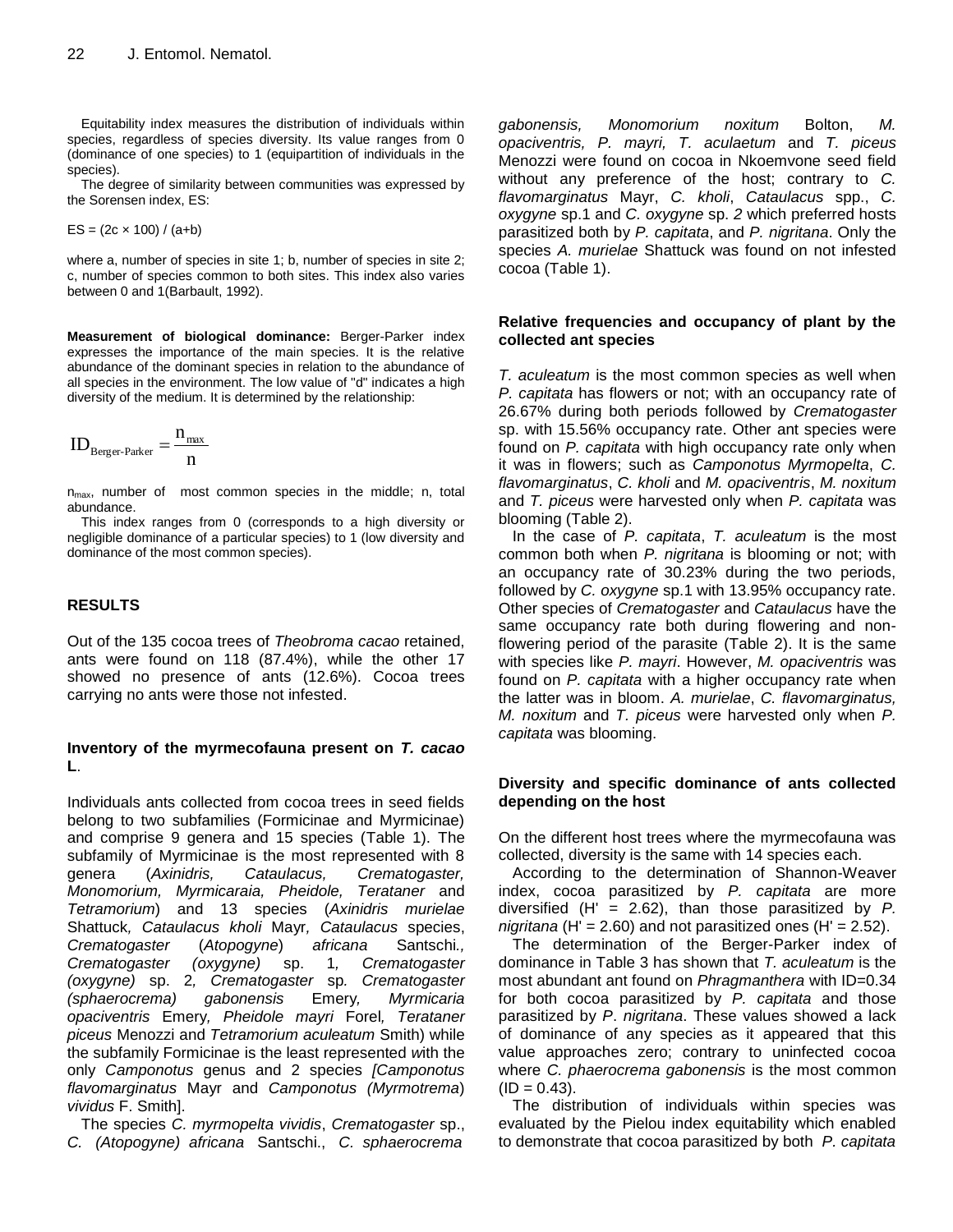| <b>Identified ants</b> |                |               |                                                                       |                                  |                                                                                                                                                                                |                                                                                                                                                   |                                                                                             |
|------------------------|----------------|---------------|-----------------------------------------------------------------------|----------------------------------|--------------------------------------------------------------------------------------------------------------------------------------------------------------------------------|---------------------------------------------------------------------------------------------------------------------------------------------------|---------------------------------------------------------------------------------------------|
| Sub family             |                | Genus         |                                                                       |                                  |                                                                                                                                                                                | <b>Host species</b>                                                                                                                               |                                                                                             |
| Formicinae             | N <sub>1</sub> | $\%$<br>11.11 | Camponotus                                                            | N <sub>2</sub><br>$\overline{2}$ | $\%$<br>13.33                                                                                                                                                                  | Camponotus Myrmopelta vividus F. Smith<br>Camponotus flavomarginatus Mayr.                                                                        | CPPC, CPPN, NPC<br>CPPC, CPPN,                                                              |
|                        |                |               | Axinidris                                                             |                                  |                                                                                                                                                                                | Axinidris murielae Shattuck.                                                                                                                      | <b>NPC</b>                                                                                  |
| Myrmicinae             | 8              |               | Cataulacus                                                            |                                  |                                                                                                                                                                                | Cataulacus Kholi Mayr.<br>Cataulacus sp.                                                                                                          | CPPC, CPPN,<br>CPPC, CPPN,                                                                  |
|                        |                | 8.89          | Crematogaster<br>13                                                   | 86.67                            | Crematogaster(Atopogyne) africana Santschi.<br>Crematogaster oxygyne sp. 1<br>Crematogaster oxygyne sp. 2<br>Crematogaster sp.<br>Crematogaster sphaerocrema gabonensis Emery. | CPPC, CPPN, NPC<br>CPPC, CPPN,<br>CPPC, CPPN,<br>CPPC, CPPN, NPC<br>CPPC, CPPN, NPC                                                               |                                                                                             |
|                        |                |               | Momorium<br>Myrmicaria<br>Pheidole<br><b>Terataner</b><br>Tetramorium |                                  |                                                                                                                                                                                | Monomorium noxitum Bolton<br>Myrmicaria opaciventris Emery.<br>Pheidole mayri Forel.<br>Terataner piceus Menozzi.<br>Tetramoruim aculeatum Smith. | CPPC, CPPN, NPC<br>CPPC, CPPN, NPC<br>CPPC, CPPN, NPC<br>CPPC, CPPN, NPC<br>CPPC, CPPN, NPC |
| Total                  | 9              | 100           |                                                                       | 15                               | 100                                                                                                                                                                            | ٠                                                                                                                                                 |                                                                                             |

**Table 1.** Inventory of the myrmecofauna on parasitized cocoa and not parasitized cocoa trees by *Phragmanthera capitata* and *P. nigritana* in Nkoemvone seed fields.

CPPC: Cocoa parasitized by *Phragmanthera capitata*; CPPN: cocoa parasitized by *P. nigritana*; NPC: Not parasitized cocoa. N1, number of genera present in each sub-family; N2, number of species in each subfamily.

**Table 2.** Relative frequencies and occupancy rates of ants genera harvested on cocoa parasitized by *P. capitata* and *P*. *nigritana* in seed fields of Nkoemvone.

| Ants collecting zone                   |     | P. capitata (pf) |     | P. capitata (pnf) |     | P. nigritana (pf) |     | P. nigritana (pnf) |  |
|----------------------------------------|-----|------------------|-----|-------------------|-----|-------------------|-----|--------------------|--|
| <b>Species</b>                         | Fei | Pocc             | Fei | Pocc              | Fei | <b>Pocc</b>       | Fei | <b>Pocc</b>        |  |
| Axinidris murielae Shattuck.           |     |                  | 0   | 0                 | 0   | 0                 |     |                    |  |
| Camponotus Myrmopelta vividus F. Smith | 5   | 11.11            |     | 4.44              | 4   | 9.30              | 4   | 9.30               |  |
| Camponotus flavomarginatus Mayr.       |     | 6.67             |     | 2.22              | 2   | 4.65              |     |                    |  |
| Cataulacus Kholi Mayr.                 |     | 8.89             |     | 2.22              | 3   | 6.98              |     | 6.98               |  |
| Cataulacus sp.                         |     | 6.67             | 3   | 6.67              | 5   | 11.63             |     | 11.63              |  |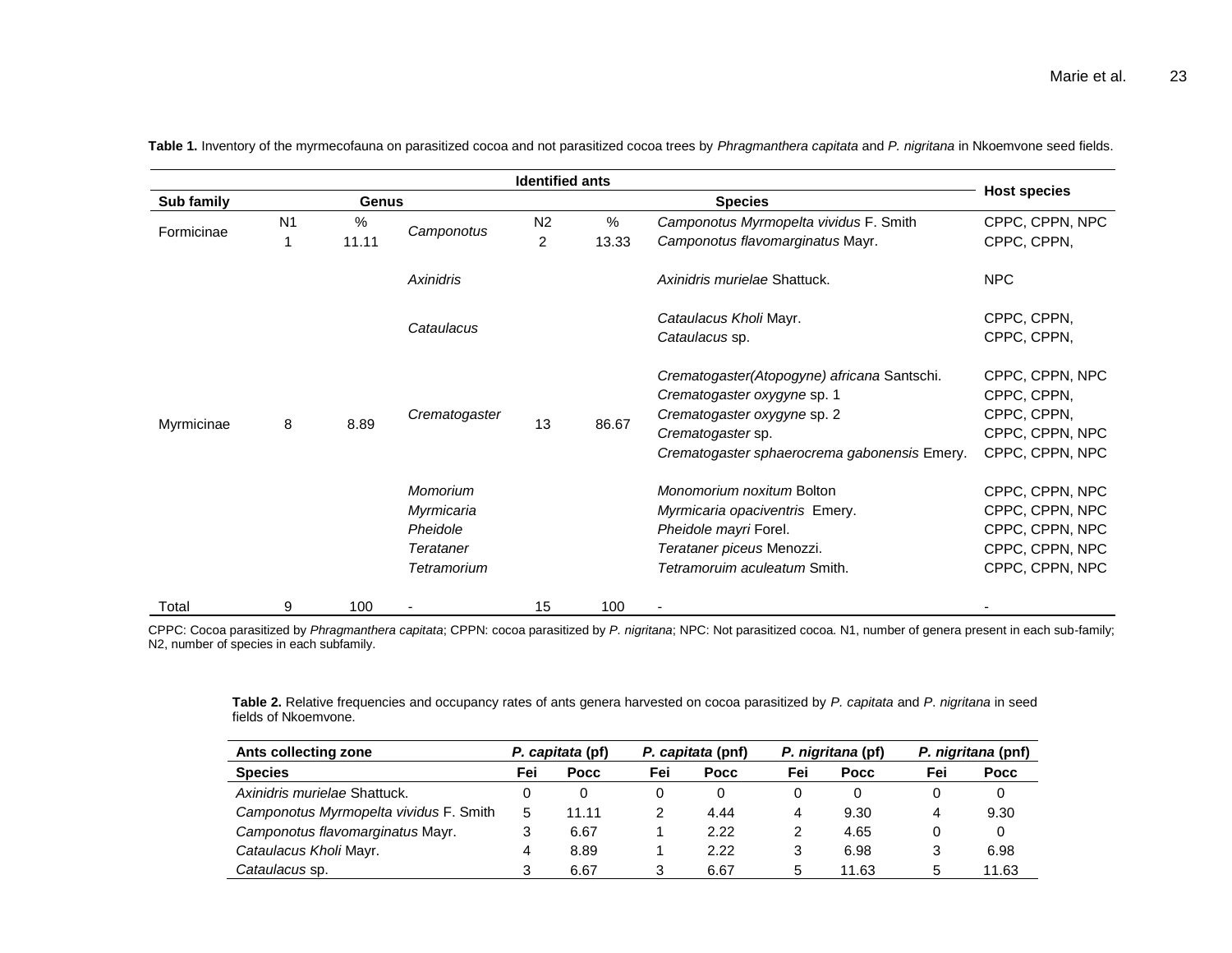## **Table 2.** Contd.

| Crematogaster (Atopogyne) africana Santschi. | 3  | 6.66  | 3  | 6.66  | 2  | 2.65  | 2  | 2.65  |
|----------------------------------------------|----|-------|----|-------|----|-------|----|-------|
| Crematogaster oxygyne sp.1                   | 5  | 11.11 | 5  | 11.11 | 6  | 13.95 | 6  | 13.95 |
| Crematogaster oxygyne sp. 2                  | 5  | 11.11 | 5  | 11.11 | 4  | 9.30  | 4  | 9.30  |
| Crematogaster sp.                            |    | 15.56 |    | 15.56 | 5  | 11.63 | 5  | 11.63 |
| Crematogaster sphaerocrema gabonensis Emery. | 4  | 8.88  | 4  | 8.88  | 2  | 4.65  | 2  | 4.65  |
| Monomorium noxitum Bolton                    |    | 2.22  | 0  | 0     |    | 2.36  | 0  | 0     |
| Myrmicaria opaciventris Emery.               | 6  | 13.33 | 3  | 6.67  | 5. | 11.63 | 3  | 6.98  |
| Pheidole mayri Forel.                        | 3  | 6.67  | 3  | 6.67  |    | 2.33  |    | 2.33  |
| Terataner piceus Menozzi.                    |    | 2.22  | 0  | 0     | 2  | 4.65  | 0  | 0     |
| Tetramoruim aculeatum Smith.                 | 12 | 26.67 | 12 | 26.67 | 13 | 30.23 | 13 | 30.23 |
| Total                                        |    | 45    |    | 45    |    | 43    |    | 43    |

Fei: Relative frequency; Pocc: occupancy rate, Fp: flowering period, Pfp: parasite flowering period, Nfp: not flowering period.

| <b>Species</b>                               | <b>CPPC</b> | <b>CPPN</b>    | <b>NPC</b> |
|----------------------------------------------|-------------|----------------|------------|
| Axinidris murielae Shattuck.                 | $\Omega$    | $\Omega$       | 3          |
| Camponotus Myrmopelta vividus F. Smith       | 12          | 10             | 3          |
| Camponotus flavomarginatus Mayr.             | 3           | 4              | 5          |
| Cataulacus Kholi Mayr.                       | 5           | 6              | 8          |
| Cataulacus sp.                               | 3           | $\mathfrak{p}$ | 1          |
| Crematogaster (Atopogyne) Africana Santschi. | 17          | 11             | 15         |
| Crematogaster oxygyne sp. 1                  | 36          | 40             | 6          |
| Crematogaster oxygyne sp. 2                  | 92          | 85             | 78         |
| Crematogaster sp.                            | 18          | 20             | 6          |
| Crematogaster sphaerocrema gabonensis Emery. | 135         | 127            | 142        |
| Monomorium noxitum Bolton                    | 1           |                | 6          |
| Myrmicaria opaciventris Emery.               | 19          | 15             | 18         |
| Pheidole mayri Forel.                        | 6           | 3              | 0          |
| Terataner piceus Menozzi.                    |             | 2              | 1          |
| Tetramoruim aculeatum Smith.                 | 179         | 168            | 41         |
| Taille de l'échantillon (N)                  | 527         | 494            | 333        |
| Richesse spécifique (S)                      | 14          | 14             | 14         |
| Shannon-Weaver (H')                          | 2.62        | 2.60           | 2.52       |
| <b>ID</b> Berger-Parker                      | 0.34        | 0.34           | 0.43       |
| Pielou Index of equitability (E)             | 0.69        | 0.69           | 0.66       |

**Table 3.** Number of individuals per ant species collected based on various hosts.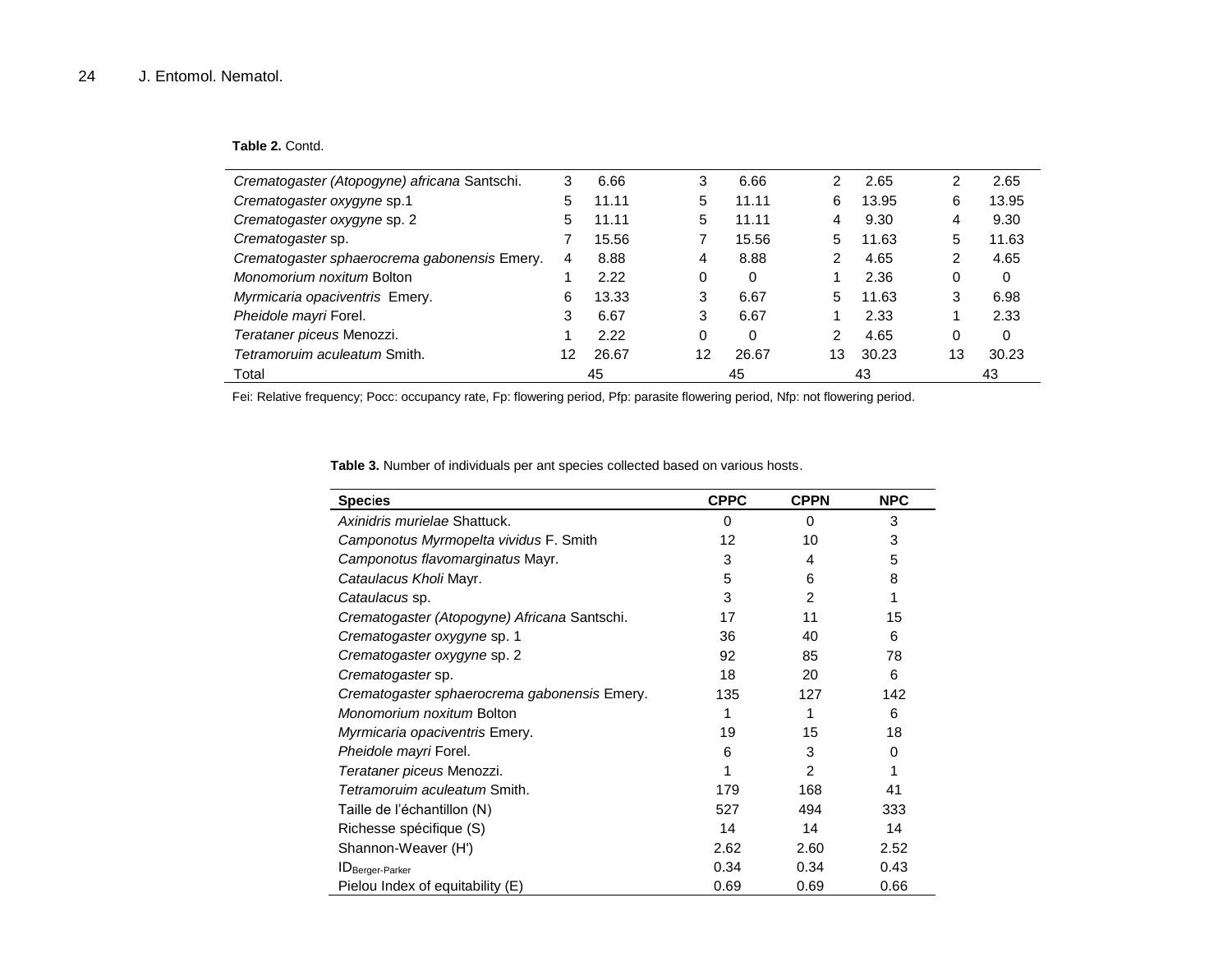**Table 3.** Contd.

| Similarity Index (Ss) | CPPC and CPPN: $S_s = 100$<br>CPPC and CNP: $S_s = 92.85\%$ p<br>CPPN and CNP: $S_{s = 92.85\% p}$ |
|-----------------------|----------------------------------------------------------------------------------------------------|
|                       |                                                                                                    |

CPPC: Cocoa parasitized by *P. capitata*, CPPN: cocoa parasitized by *P. nigritana*; NPC: Not parasitized cocoa.

and *P. nigritana* were in a situation of communities homogeneity; Indeed, the values of Pielou index of equitability obtained ( $E = 0.688$ ) and  $E = 0.683$ , respectively in the two species of *Phragmanthera*) tended more towards one than towards 0. Not parasitized cocoa come next with a less perfect situation of communities homogeneity, that was  $E = 0.662$ .

The similarity of studied communities was assessed using the Sorensen index which established that the trees infected both by *P. capitata* and *P. nigritana* shared 100% of the recorded ant species (the same species existed on parasitized cocoa). On the contrary, 92.85% ant species harvested were present on both the uninfected and cocoa parasitized by one and/or the other species of *Phragmanthera.*

#### **DISCUSSION**

Parasitic plants as Loranthaceae are mostly associated with one or a few species of specialized ants and association is mandatory for the survival of the partners. The loyalty of these interactions is fostered by the housing and/or the food offered by plants. In return, the ants protect their host against defoliators and competitors and can even supply it with nutrients. On the plant side, the production of housing for ants (domatia) is a fundamental character of myrmecophilous species. These domatia are hollow structures that

can be localized on the trunk, petiole, stipules or leaf lamina. Moreover, colonization of some myrmecophytes requires a drilling of the domatia entry from ants (Brouat et al., 2001).

Many ants exploit Hemiptera and/or Lepidoptera Lycaenidae larva (Banks et al., 1991). These associations cause considerable damage to the plants vegetative organs (Dejean et al., 2007). Associations as *P. capitata*-ants were observed on fruit trees in the orchard of the Ndogbong chiefdom in Douala (Mony et al., 2009; Dibong et al., 2010a).

The two main species of Loranthaceae subject of the study in seed fields of Nkoemvone, namely, *P. capitata* (Sprengel) S. Balle and *P. nigritana* (Hook.f. ex Benth.) Balle are not specific to the Nkoemvone area that belongs to the semideciduous Guinean-Congolese dense forest area, semi- deciduous sector in the strict sense and are also reported in Benin, Cameroon, Gabon, Ghana, Guinea, Liberia, Mali, Niger, and Senegal (Dibong et al., 2009b).

It appears that the species of ants *T. aculeatum* and *Crematogaster* sp. live on multiple hosts, including those infested by Loranthaceae, it is the dominant ants. Mony et al. (2011) found that the ants of the *Crematogaster* genus were most abundant at 90.19% in house orchards and gardens in Logbessou. Noutcheu et al. (2013) reported that *Crematogaster* genus was the most abundant ants associated with trees parasitized by *P. capitata* in the orchard of the Ndogbong chiefdom in Douala, Cameroon. Dibong et al. (2012) also reported the presence of these two dominant species in the locality of Lokomo in the east region of Cameroun, in orchards infested by Loranthacea*e*. Ants of *Crematogaster* genus are often dominant in their communities. In New Guinea, a species living in the canopy (*Crematogaster major*), represents 56 to 99% of collected ants on trees (Leponce and Missa, 1998). *Crematogaster irritabilis* can cover, meanwhile, more than 99% of trees in an area of one hectare in New Guinea (Leponce et al., 1999). *C. parabiotica* overwhelmingly dominates the Peruvian Amazon rainforest.

Formicinae and Myrmicinae are the two sub families of our study. These results are reminiscent of earlier work in tropical Africa by Dejean et al. (1994, 1999) and Asia (Savitha et al., 2008; Ramesh et al., 2010). Myrmicinae were more abundant than Formicinae subfamily (Table 2). Their dominance matches their abundance within the world fauna (Hölldobler and Wilson, 1990; Bolton, 1994). Most Myrmicinae species are characterized as typical leaf litter inhabitants. Some renowned predatory ants associate to their diet plant extracts (honeydew of Hemiptera and plants nectar); in the case with *Pheidole megacephala* (Fabricius), *T. aculeatum* Mayr, *C. flavomarginatus* Mayr and *Crematogaster* sp.

*T. aculeatum* is a myrmicine that has already reported abundant and prevalent in various agroecosystems including cocoa farms in Cameroon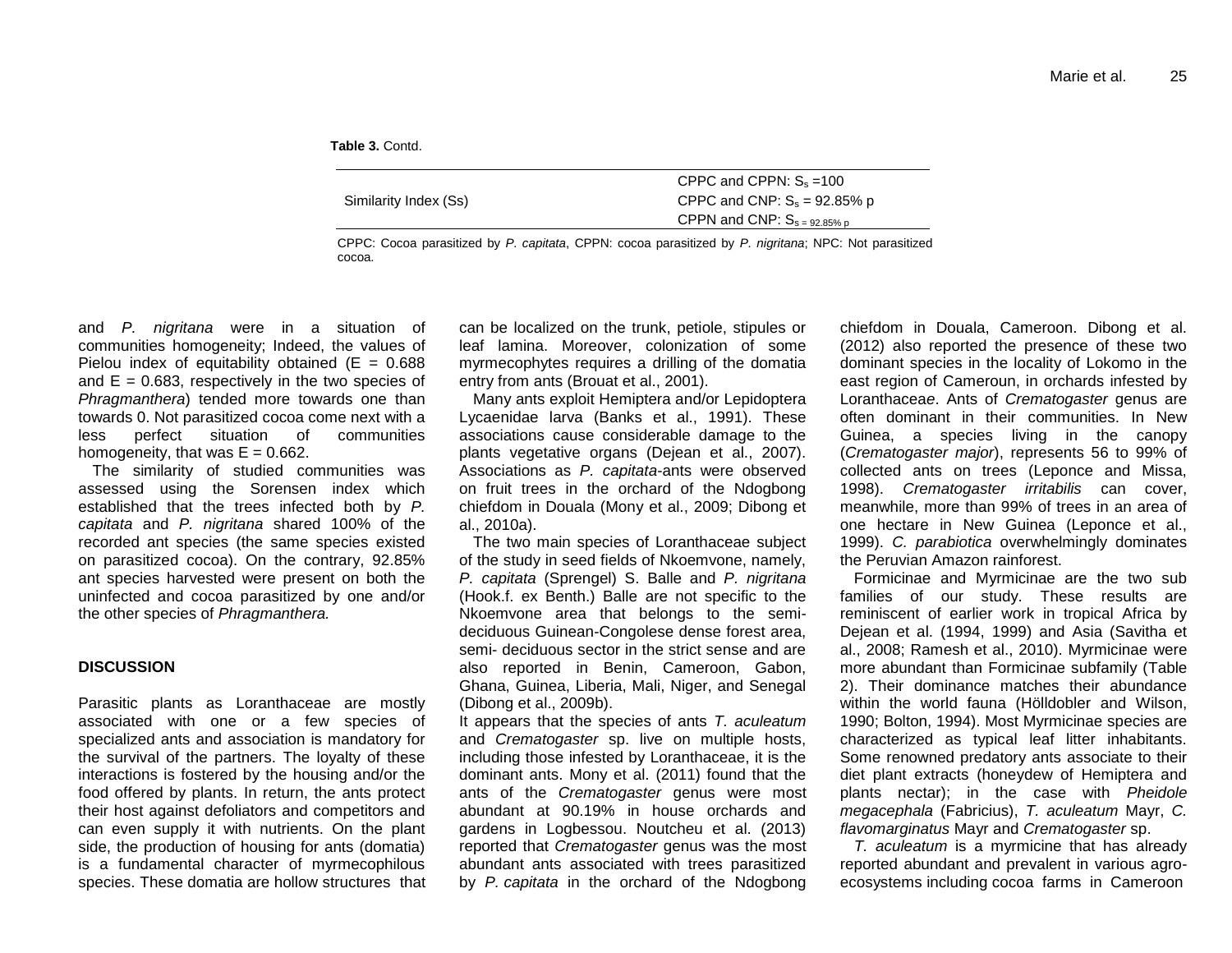(Jackson, 1984). It is more abundant on cocoa trees when Loranthaceae are flowering. It feeds flowers, ovarian tissues, seeds and fruits of tree crops (Veeresh, 1990). The majority of plant species produce seeds equipped with elaiosomes. These feeder bodies are attractive to ants which will consume them after transporting in their nest. The workers of this species also harvest the sweet liquids such as extra floral nectaries which are an important part of their diet (Völkl et al., 1999). These nectaries localized in leaves, branches, external parts of flowers and suckers, contain amino acids or lipids. Plants having such structures will attract thousands series of ant species whose presence induces a reduction in the intensity of defoliation by herbivore insects (Ness, 2003; Vesprini et al., 2003). Nutrients of host plant species are crammed into domatia form of food reserve (Hölldobler, 1976). The suckers of *Phragmanthera* are suitable nests to *T*. *aculeatum*; formed by an impressive network of galleries dug in *Phragmanthera* living wood, they eventually dry out and cause their death (Dibong et al., 2010b). According to Peakall (1994) and Koptur et al. (1998), the majority of interactions between epiphytes and ants came from nesting sites offered by the root networks.

The comments related to ants activity in seed fields of Nkoemvone showed ants foraging on flowers, fruits and suckers of both *P. capitata* and *P. nigritaria*. In both, the *Phragmanthera* species identified, galleries dug in the suckers of the host timber finally get rotten. The sucker plays the role of ants forage. The ants will forage burrowing inside to look for sweet substances, causing dryness of the sucker and will leave a gateway into the heart of the host and rotting wood will continue (Dibong et al., 2012).

## **Conclusion**

Interactions between cocoa parasitized by the *Phragmanthera* genus and ants are those with *T. aculeatum* where the suckers of the parasite serve as nests. In seed fields of Nkoemvone, parasitism with *Phragmanthera* is the site of an important forage activity of two main types of ants, *Tetramorium* and *Crematogaster*. This activity results in dessication of suckers and death of parasites (Loranthaceae) and is a hope in the development of biological control, a major asset in biodiversity conservation.

## **Conflict of Interests**

The authors have not declared any conflict of interests.

#### **REFERENCES**

Morrison LW, Gilbert LE (1998). Parasitoid-host relationships when host size varies: the case of Pseudacteon flies and Solenopsis fire ants.

Ecol. Entomol. 23:409-416.

- Balle S (1982). Loranthacées, Flore du Cameroun, vol. 23, Satabié B., Leroy J. F. Yaoundé, Cameroun. 82 p.
- Banks WA, Adams CT, Lofgren CS (1991). Dammage to young Citrus tree by the red imported fire ant (*Hymeptera/Formicidae*). J. Entomol. 84:241-246.
- Barbault R (1992). Ecologie des peuplements. Structure, dynamique et évolution. Masson, Paris. 278 p.
- Barlow BA (1983). Biogeography of *Loranthaceae* and *Viscaceae*. The Biology of Mistletoes (Calder M, Bernhardt P), Academic Press, Sydney. pp. 68-131.
- Bolton B (1994). Identification guide to the ant genera of the world. Harvard University Press, Cambridge. 222 p.
- Brouat C, Garcia N, Andary C, McKey D (2001). Plant lock and ant key: pairwise coevolution of an exclusion filter in an ant-plant mutualism. Proc. R. Soc. Lond. 268:2131-2141.
- Dejean A, Corbara B, Orivel J (1999). The arboreal ant mosaic in two Atlantic rain forests. Selbyana 20:403-421.
- Dejean A, Corbara B, Orivel J, Leponce M (2007). Rainforest canopy ants: the implications of territoriality and predatory behavior*.* Funct. Ecosyst. Commun. 1:105-120.
- Dejean, A., Akoa, A., Djieto-Lordon, C. & Lenoir A. 1994. Mosaic ant territories in an African secondary rain forest (Hymenoptera: Formicidae). Sociobiology 23:275-292.
- Dibong SD, Engone Obiang NL, Din N, Priso RJ, Taffouo VD, Fankem H, Salle G, Amougou A, (2009a). Artificial infestations of *Tapinanthus ogowensis* (Engler) Danser (*Loranthaceae*) on tree host species in the Logbessou Plateau (Douala, Cameroun). Afr. J. Biotechnol. 6:1044-1051.
- Dibong SD, Engone Obiang NL, Din N, Priso RJ, Taffouo VD, Fankem H, Sallé G, Amougou A (2009b). Niveau d'infestation des arbres fruitiers des groupements végétaux par *Phragmanthera capitata* (Sprengel) S. Balle (*Loranthaceae*) dans la région littorale du Cameroun. Int. J. Biol. Chem. Sci. 3:347-354.
- Dibong SD, Mony R, Azo'o JRN, Din N, Amougou A (2012). Myrmecofauna trees infected by *Loranthaceae* Orchards Lokomo (East Cameroon). Int. J. Plant Res. 2(1):59-63.
- Dibong SD, Mony R, Ndiang Zenabou, Ondoua JM, Boussim IJ, Amouogou A, Bilong Bilong (2010a). Struggle against *Phragmanthera capitata* (Sprengel) S. Balle (*Loranthaceae*) parasite of agrosystem's fruit trees in Cameroon. J. Agric. Biotechnol. Sustain. Dev. 2:76-81.
- Dibong SD, Ndiang Zenabou, Mony R, Boussim IJ, Amougou A (2010b). A parasitic study of *Phragmanthera capitata* (Sprengel) S. Balle (*Loranthaceae*) in the anthropic environments: The case of the Ndogbong chieftain's compound orchard (Douala, Cameroun). Afr. J. Agric. Res. 5:2051-2055.
- Eskes A, Lanaud C (1997). Le cacaoyer. In: L'amélioration des Plantes Tropicales, CIRAD, Monpellier, France. pp.141-170.
- Fines JP, Ngibaot F, Ngono G (2001). A conceptual forest management plan for a meduim size forest in southern Cameroon. Tropenbos Cameroon. 185p.
- Hölldobler B (1976). Recruitment behavior, home range orientation and territoriality in harvester ants, *Pogonomyrmex.* Behav. Ecol. Sociolbiol. 1:1-44.
- Hölldobler B, Wilson EO (1990).The Ants. The Belknap Press of Harvard University Press Cambridge, Massachusetts. 732 p.
- Jackson DA (1984). Ant distribution patterns in a Cameroonian cocoa plantation: investigation of the ant mosaic hypothesis. 62(3):318-324.
- Kenne M, Corbara B, Dejean A (1999). Impact des fourmis sur les plantes cultivées en milieu tropical. Année Biol. 38:195-212.
- Koptur S, Rico-Gray V, Palacios-Rios M (1998). Ant protection of the nectaried fern *Polypodium plebeium* in Central Mexico. Am. J. Bot. 85:736-739.
- Leponce M, Missa O (1998). Structure of an ant assemblage in the canopy of a tropical rainforest in papua New Guinea. In: Social insects at the turn of the millennium. Proceedings of the XIII international congress of IUSSI (Schwarz M.P. & Hogendoorn K.). 319 p.
- Leponce M, Roisin Y, Pasteels JM, (1999). Community interactions between ants and arboreal-nesting termites in New Guinea coconut plantations. Insectes Soc. 46:126-130.